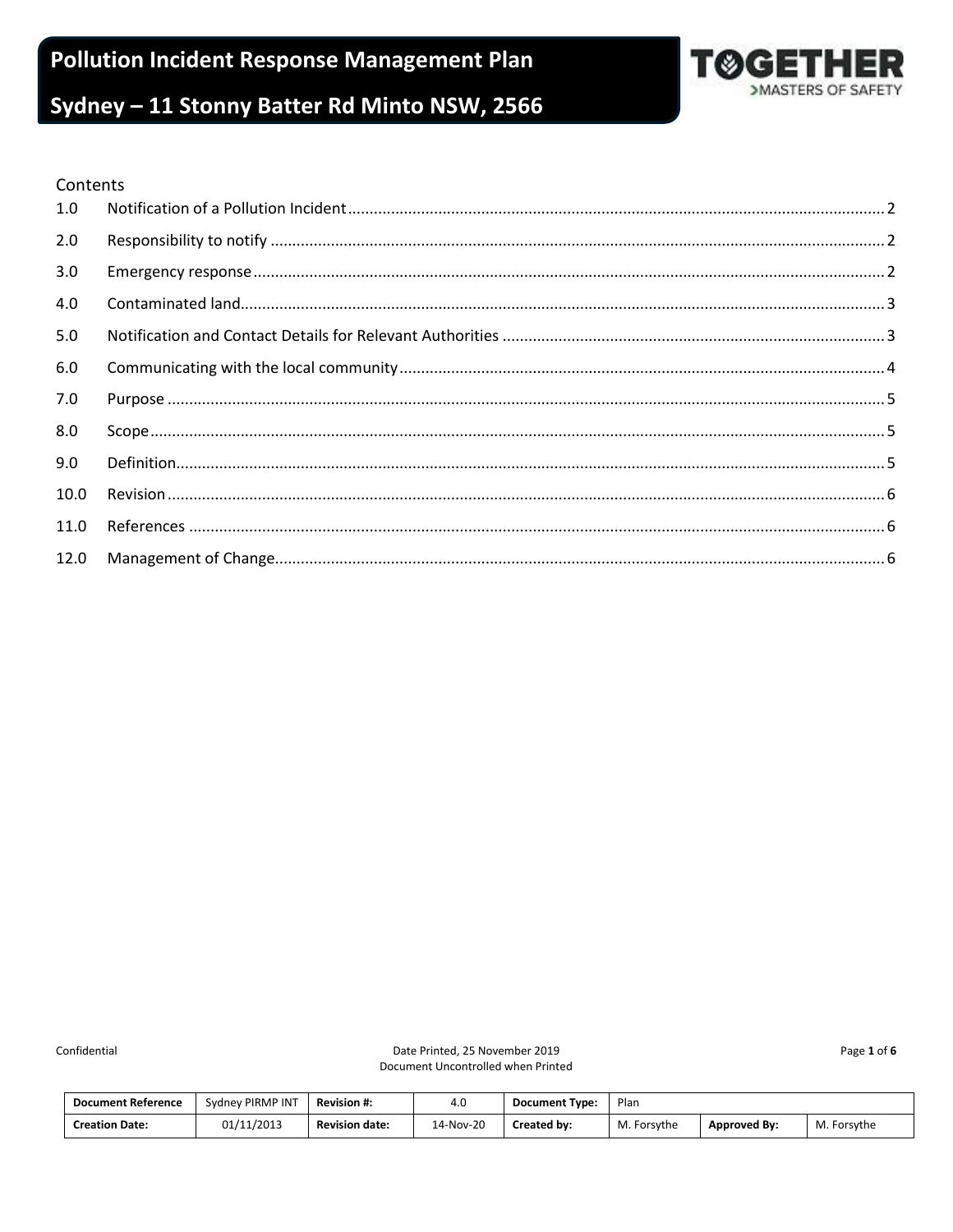**Pollution Incident Response Management Plan**



## **Sydney – 11 Stonny Batter Rd Minto NSW, 2566**

## <span id="page-1-0"></span>**1.0 Notification of a Pollution Incident**

A pollution incident is required to be immediately notified if there is a risk of 'material harm to the environment', defined under section 147 of the POEO Act as:

- 1. harm to the environment is material if:
	- a. it involves actual or potential harm to the health or safety of human beings or to ecosystems that is not trivial, or
	- b. it results in actual or potential loss or property damage or an amount, or amounts in aggregate, exceeding \$10,000 (or such other amount as is prescribed by the regulations), and
- 2. loss includes the reasonable costs and expenses that would be incurred in taking all reasonable and practicable measures to prevent, mitigate or make good harm to the environment.

## <span id="page-1-1"></span>**2.0 Responsibility to notify**

Under Section 148 of the POEO Act, the following people have a duty to notify a pollution incident occurring in the course of an activity that causes or threatens material harm to the environment:

- 1. The person carrying on the activity;
- 2. An employee or agent carrying on the activity;
- 3. An employer carrying on the activity;
- 4. The occupier of the premises where the incident occurs.

Once determined that the incident causes or threatens material harm to the environment, notification must be given immediately, i.e. promptly, and without delay, after the person becomes aware of the incident.

## <span id="page-1-2"></span>**3.0 Emergency response**

If a pollution incident occurs, all necessary action should be taken to minimise the size and any adverse effects of the release. If the incident presents an immediate threat to human health or property, Fire and Rescue NSW, the NSW Police and the NSW Ambulance Service should be contacted first for emergency assistance (phone 000). The other response agencies (Environment Protection Authority (EPA), NSW Health, WorkCover NSW and the local council) must still be contacted as soon as practicable after that to satisfy notification obligations. The detailed procedure is covered in section 6.5 of this PIRMP.

| <b>Document Reference</b> | Sydney PIRMP INT | <b>Revision #:</b>    | 4.0       | <b>Document Type:</b> | Plan        |              |                |
|---------------------------|------------------|-----------------------|-----------|-----------------------|-------------|--------------|----------------|
| <b>Creation Date:</b>     | 01/11/2013       | <b>Revision date:</b> | 14-Nov-20 | Created by:           | M. Forsythe | Approved By: | Forsythe<br>M. |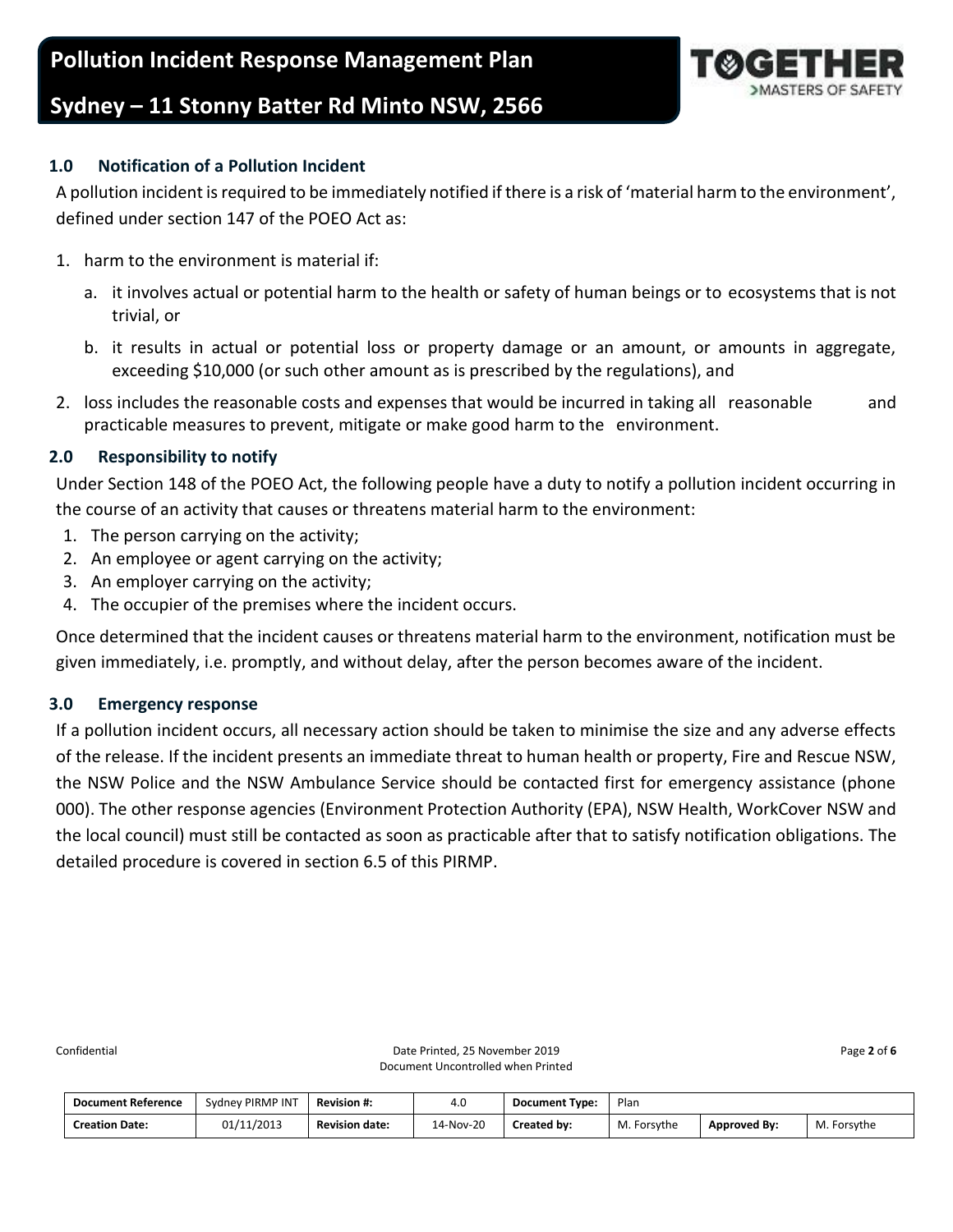## **Sydney – 11 Stonny Batter Rd Minto NSW, 2566**

## <span id="page-2-0"></span>**4.0 Contaminated land**

Persons whose activities have contaminated land and owners of land who become aware, or ought reasonably to be aware, that the land has been contaminated must notify the EPA as soon as practicable after becoming aware of the contamination, if the contamination meets certain criteria. The duty to notify is a requirement under section 60 of the Contaminated Land Management Act 1997 (CLM Act).

## <span id="page-2-1"></span>**5.0 Notification and Contact Details for Relevant Authorities**

In response to requirements under changes to 5.7 of the POEO Act regarding pollution incident notification, the following specific information and contact details are provided for Boortmalt in the event of an environmental incident.

If an environmental incident is determined to have caused or threatened material harm to the environment at the Boortmalt site, the following relevant authorities must be contacted immediately, in alignment with internal notification and escalation procedures, in the order detailed below:

| <b>Order</b>            | <b>Authority</b>                                            | <b>Phone</b>     |
|-------------------------|-------------------------------------------------------------|------------------|
|                         | If immediate threat to property or to human health:         |                  |
| 1                       | <b>Call 000</b>                                             | 000              |
| $\overline{2}$          | <b>Environment Protection Authority - Pollution Hotline</b> | 131 555          |
| $\overline{\mathbf{3}}$ | <b>NSW Ministry of Health</b>                               | (02) 9391 9000   |
| 4                       | <b>Work Cover Authority</b>                                 | 131050           |
| 5                       | Local Council - Campbelltown City Council                   | $(02)$ 4645 4000 |
|                         | If 000 has not already been called:                         | 1300 729 579     |
| 6                       | <b>Fire &amp; Rescue NSW Report Hotline</b>                 |                  |

Complying with these notification requirements does not remove the need to comply with any other obligations for incident notification, for example, those that apply under other environment protection legislation or legislation administered by WorkCover NSW.

| <b>Document Reference</b> | Sydney PIRMP INT | <b>Revision #:</b>    | 4.0       | <b>Document Type:</b> | Plan        |              |                |
|---------------------------|------------------|-----------------------|-----------|-----------------------|-------------|--------------|----------------|
| <b>Creation Date:</b>     | 01/11/2013       | <b>Revision date:</b> | 14-Nov-20 | Created by:           | M. Forsythe | Approved By: | M.<br>Forsythe |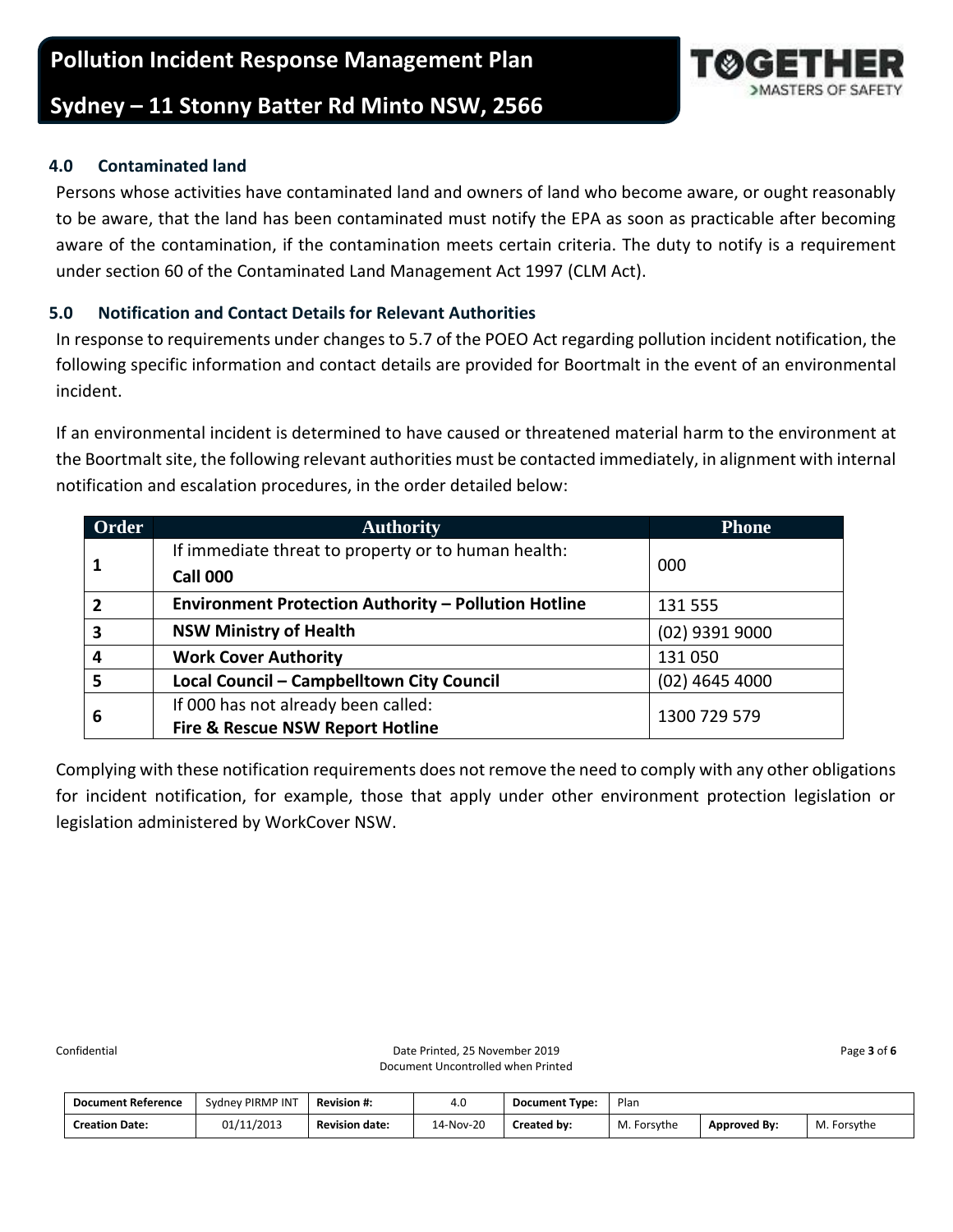**Pollution Incident Response Management Plan**

## **Sydney – 11 Stonny Batter Rd Minto NSW, 2566**



## <span id="page-3-0"></span>**6.0 Communicating with the local community**

Communication and updates regarding pollution incidents will be undertaken in accordance with existing emergency response procedure, dependent upon the nature and scale of an incident.

- 1. Immediate neighbours
- 2. In the event of a notifiable pollution incident, and dependent upon nature and scale, immediate neighbouring properties will be contacted under the direction of Emergency Services with immediate response information.

Contact details

Boortmalt Sydney's contact details are.

11 Stonny Batter Rd Minto NSW 2566

Phone: (02) 9729 5800

| <b>Document Reference</b> | Sydney PIRMP INT | <b>Revision #:</b>    | 4.U       | <b>Document Type:</b> | Plan        |                     |             |
|---------------------------|------------------|-----------------------|-----------|-----------------------|-------------|---------------------|-------------|
| <b>Creation Date:</b>     | 01/11/2013       | <b>Revision date:</b> | 14-Nov-20 | Created by:           | M. Forsythe | <b>Approved By:</b> | M. Forsythe |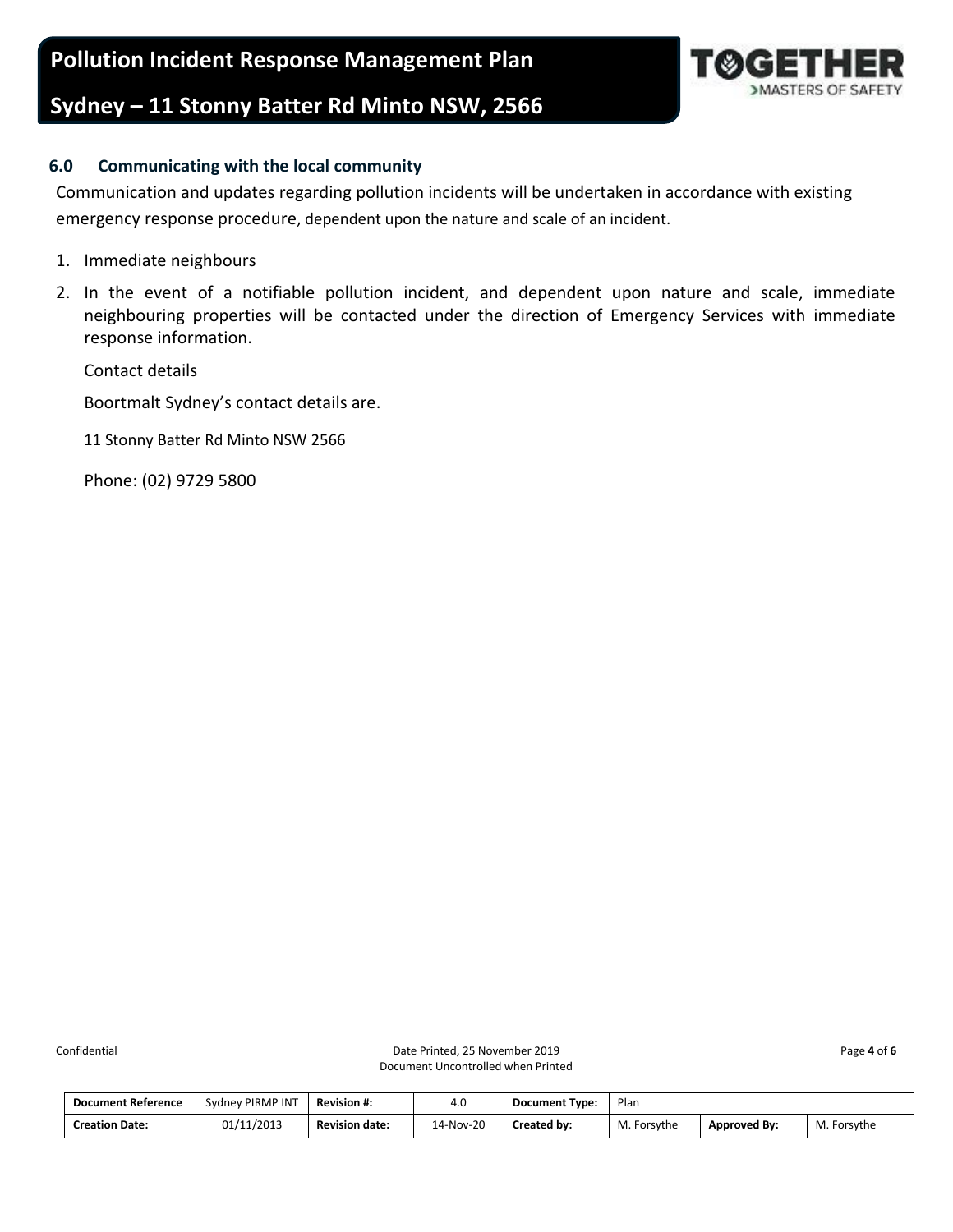## **Pollution Incident Response Management Plan**

## **Sydney – 11 Stonny Batter Rd Minto NSW, 2566**

## <span id="page-4-0"></span>**7.0 Purpose**

The purpose of this Pollution Incident Response Management Plan (PIRMP) is to provide the requirements to satisfy the obligations under the *Protection of the Environment Operations Act 1997* (POEO Act) and associated *Protection of the Environment Legislation Amendment Act 2011* (POELA Act) for licensed facilities.

Under Boortmalt Crisis Communications Management Plan, detailed emergency response procedures are already in place for the management of incidents, across Boortmalt operational sites. Under the provisions of Part 3A 98B(2) of the *Protection of the Environment Operations (General) Amendment (Pollution Incident Response Management Plans) Regulation 2012*, to allow for the integration of requirements into existing plans in respect to pollution incident response, requirements under POEO legislation have been integrated into these existing plans where appropriate.

This document has been created as a reference to existing corporate and site emergency response plans. It also details additional supplementary site-specific information as required under the POEO legislation, in respect to the relevant Environment Protection Licence (EPL) holder.

#### <span id="page-4-1"></span>**8.0 Scope**

This PIRMP covers Boortmalt (Minto) Malt Plant. This plan applies to all activities, products and services on the site over which Boortmalt has operational control.

| Term                        | <b>Description</b>                                                                                                                                                                                                                                                                                                                                                                                                                                                                |
|-----------------------------|-----------------------------------------------------------------------------------------------------------------------------------------------------------------------------------------------------------------------------------------------------------------------------------------------------------------------------------------------------------------------------------------------------------------------------------------------------------------------------------|
| <b>Environmental hazard</b> | is a term for any situation or state of events which poses a threat to the<br>surrounding environment.                                                                                                                                                                                                                                                                                                                                                                            |
| <b>EPA</b>                  | Environment Protection Authority - regulatory agency                                                                                                                                                                                                                                                                                                                                                                                                                              |
|                             | The definition of a pollution incident (as defined by Protection of the<br>Environment Operations Act 1997 Dictionary) is:                                                                                                                                                                                                                                                                                                                                                        |
| <b>Pollution Incident</b>   | 'an incident or set of circumstances during or as a consequence of which there<br>is likely to be a leak, spill or other escape or deposit of a substance, as a result<br>of which pollution has occurred, is occurring or is likely to occur. It includes an<br>incident or set of circumstances in which a substance has been placed or<br>disposed of on a premises, but it does not include an incident or set of<br>circumstances involving only the emission of any noise'. |

## <span id="page-4-2"></span>**9.0 Definition**

Confidential Page 5 of 6 Date Printed, 25 November 2019 **Page 5** of 6 Document Uncontrolled when Printed

| <b>Document Reference</b> | Sydney PIRMP INT | <b>Revision #:</b>    | 4.0       | <b>Document Type:</b> | Plan        |                     |             |
|---------------------------|------------------|-----------------------|-----------|-----------------------|-------------|---------------------|-------------|
| <b>Creation Date:</b>     | 01/11/2013       | <b>Revision date:</b> | 14-Nov-20 | Created by:           | M. Forsythe | <b>Approved By:</b> | M. Forsythe |